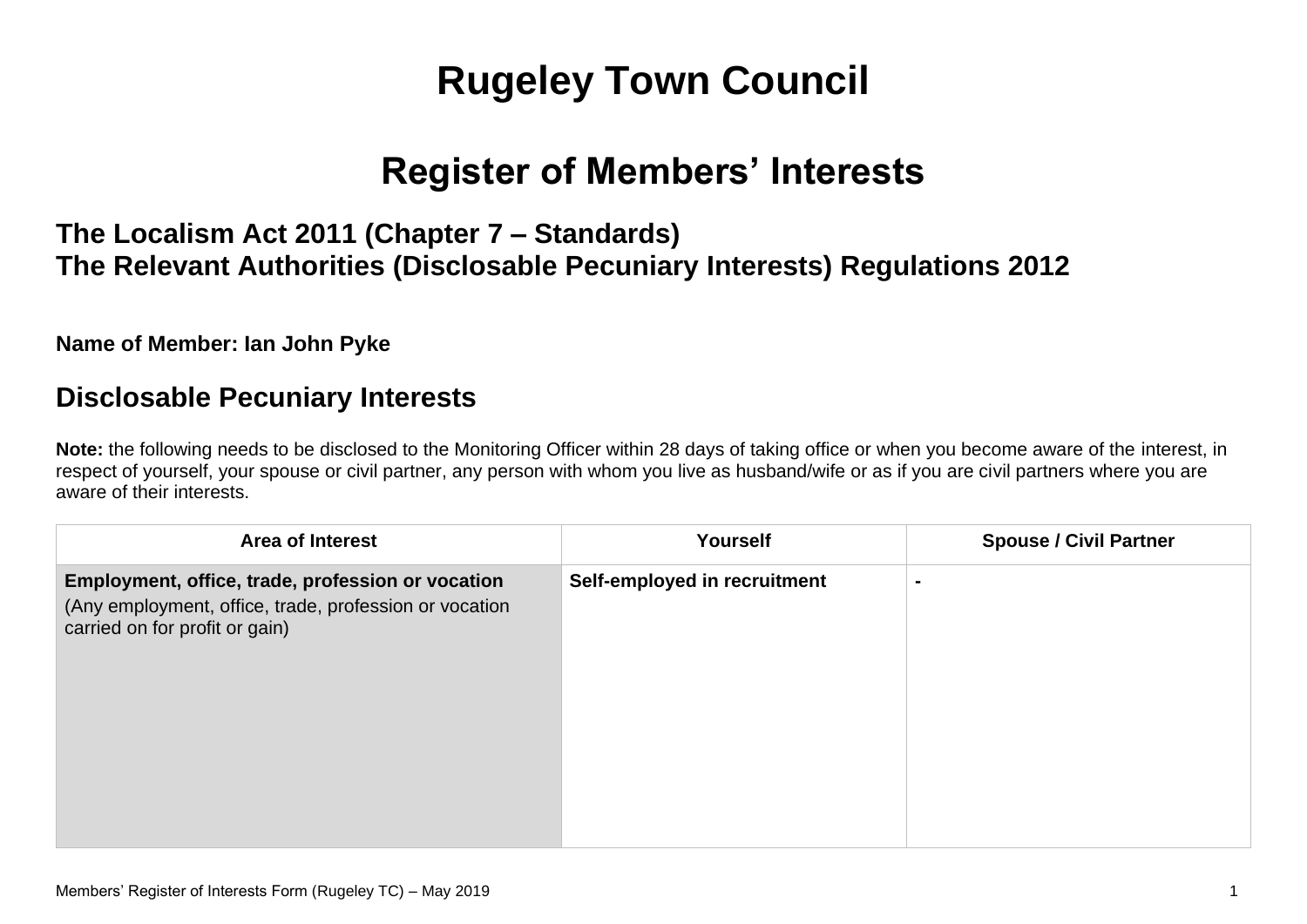| <b>Area of Interest</b>                                                                                                                                                                                                                                                                                                                                                                                                                               | Yourself                                                                 | <b>Spouse / Civil Partner</b>                     |
|-------------------------------------------------------------------------------------------------------------------------------------------------------------------------------------------------------------------------------------------------------------------------------------------------------------------------------------------------------------------------------------------------------------------------------------------------------|--------------------------------------------------------------------------|---------------------------------------------------|
| Sponsorship<br>(Any payment or provision of any other financial benefit<br>(other than from the relevant authority) made or provided<br>within the relevant period in respect of any expenses<br>incurred in carrying out duties as a member, or towards the<br>election expenses.<br>This includes any payment or financial benefit from a trade<br>union within the meaning of the Trade Union and Labour<br>Relations (Consolidation) Act 1992(a). | <b>Chase Community Independents</b><br>Group paid for election materials |                                                   |
| <b>Contracts</b><br>(Any contract which is made between the relevant person<br>(or a body in which the relevant person has a beneficial<br>interest) and the relevant authority -<br>(a) under which goods or services are to be provided or<br>works are to be executed; and<br>(b) which has not been fully discharged.                                                                                                                             | <b>None</b>                                                              | <b>None</b>                                       |
| Land<br>(Any beneficial interest land which is within the area of the<br>relevant authority)                                                                                                                                                                                                                                                                                                                                                          | <b>3 Wells Close</b><br><b>Rugeley</b><br><b>WS15 1GG</b>                | 3 Wells Close<br><b>Rugeley</b><br><b>WS151GG</b> |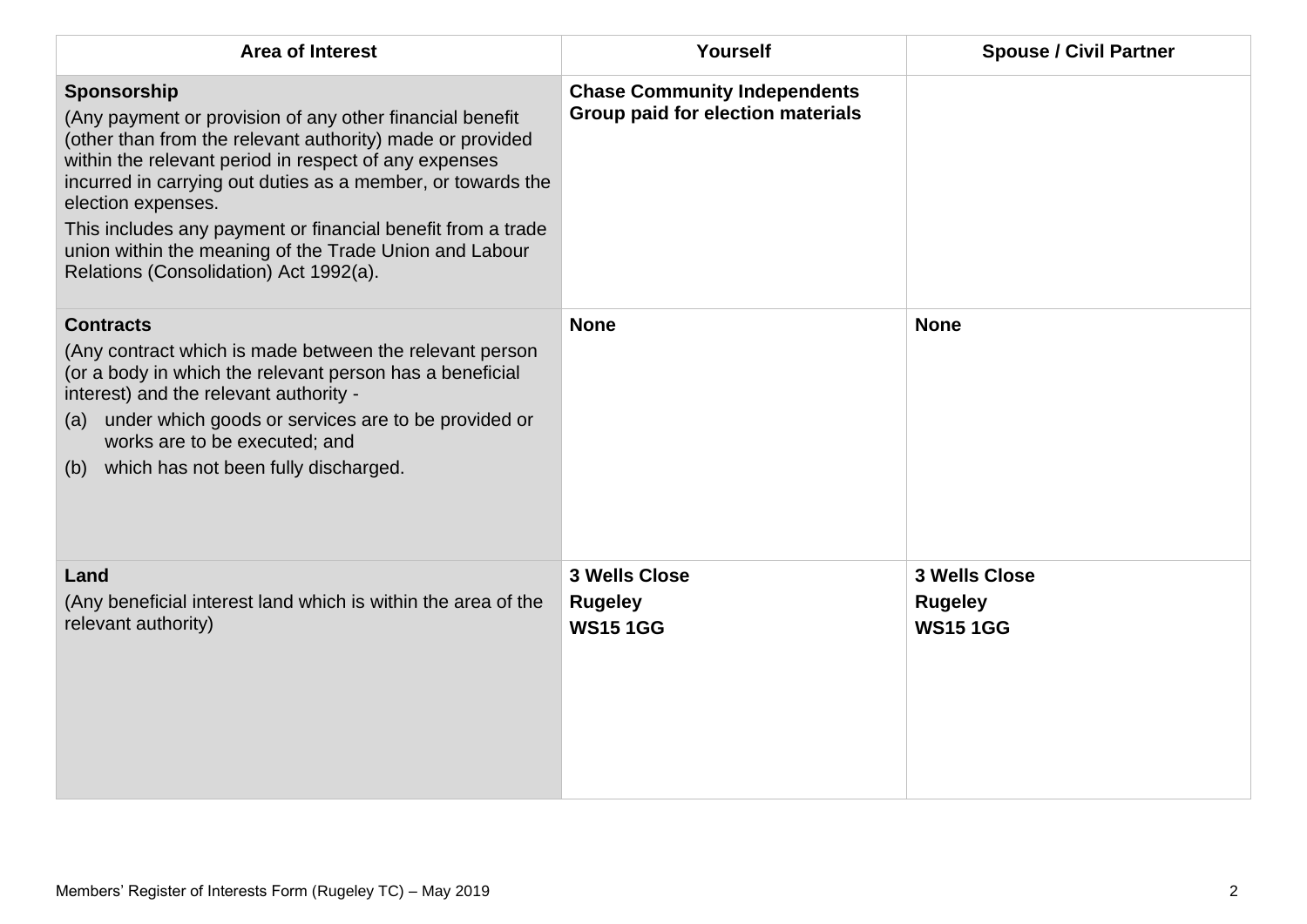| <b>Area of Interest</b>                                                                                                                                                                                                                                               | Yourself | <b>Spouse / Civil Partner</b> |
|-----------------------------------------------------------------------------------------------------------------------------------------------------------------------------------------------------------------------------------------------------------------------|----------|-------------------------------|
| <b>Licences</b><br>(Any licence (alone or jointly with others) to occupy land in<br>the area of the relevant authority for a month or longer.                                                                                                                         |          |                               |
| <b>Corporate tenancies</b><br>(Any tenancy where to your knowledge) -<br>the landlord is the relevant authority; and<br>(a)<br>the tenant is a body in which the relevant person has<br>(b)<br>a beneficial interest.                                                 |          |                               |
| <b>Securities</b>                                                                                                                                                                                                                                                     |          |                               |
| (Any beneficial interest in securities of a body where -<br>that body where to your knowledge has a place of<br>(a)<br>business or land in the area of the relevant authority;<br>and                                                                                 |          |                               |
| either -<br>(b)                                                                                                                                                                                                                                                       |          |                               |
| the total nominal value of the securities exceeds<br>(i)<br>£25,000 or one hundredth of the total issued<br>share capital of that body; or                                                                                                                            |          |                               |
| if the share capital of that body is of more than<br>(ii)<br>one class, the total nominal value of the shares of<br>any one class in which the relevant person has a<br>beneficial interest exceeds one hundredth of the<br>total issued share capital of that class. |          |                               |